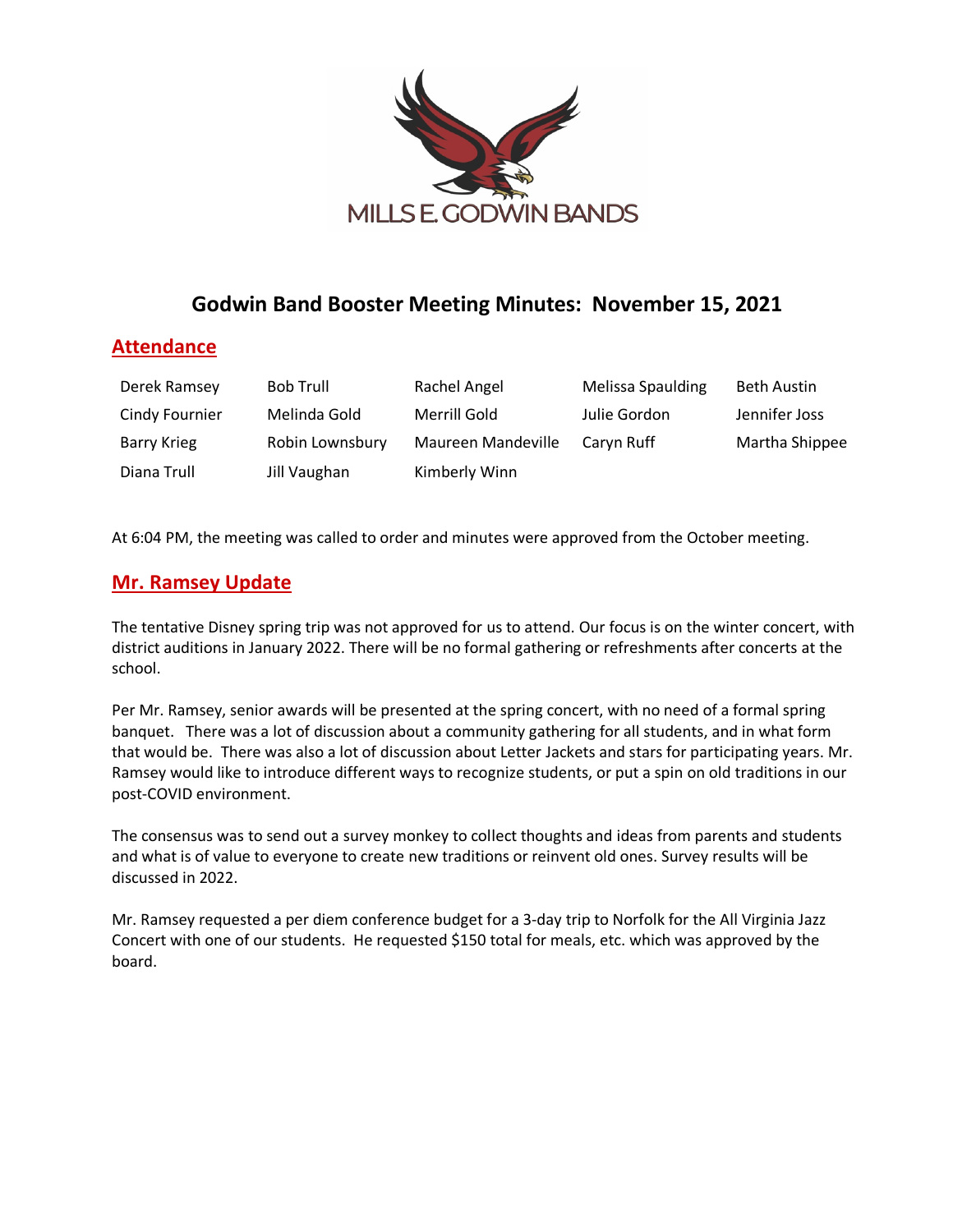# **Treasurer's Report**

Operating Budget: \$41,145.00 Capital Budget: \$16,934.00

The audit was submitted and the liability insurance was renewed. David Samson is in the process of submitting 501c3 supporting information for our tax returns. The budget line items were shared and approved. Income amounts will be added and factored in later.

A question was raised on prior band trip submissions for outgoing seniors who will not pass onto another sibling. Most would be rolled into the operating budget. Discussions regarding the student accounts will be discussed later.

Dave Samson is addressing those families that have not yet paid the booster fees.

### **Committee Reports**

#### *Hospitality / Vacant*

A solicitation is going out for any volunteers interested in organizing any spring events for seniors.

#### *Godwin Invitational / Jennifer Joss*

The Invitational was a great success – thank you to Jennifer and everyone who participated. We have a great foundation for future years.

The net income from the Invitational, including Showcase Concessions was approximately \$14,000.00. There were a lot of lessons learned (parking, etc.) that we will factor into next year. We will need more lead time for sponsorships, starting discussions in January/February 2022.

The online program shared 4500 times online. The website for next year is all set to go! All thank you notes have been sent to sponsors, GAA, etc.

Jennifer Joss received useful feedback from the Survey Monkey from both students and parents.

GAA Concessions was a great assistance. (Allison and Andrew). To show our thanks, perhaps the band can offer to volunteer to assist them in volunteering in concessions at baseball games, etc. to pay it forward.

#### *Ways and Means/Fundraising / Rachel Angel & Martha Shippee:*

Rough totals were shared for various fundraisers this fall:

- Carwashes: \$4,100.00
- Panera: \$60.00
- Glory Days: \$150.00
- Clean Eatz: \$160.00

We may do a larger spirit night in the spring in lieu of a spring banquet – discussions are in progress.